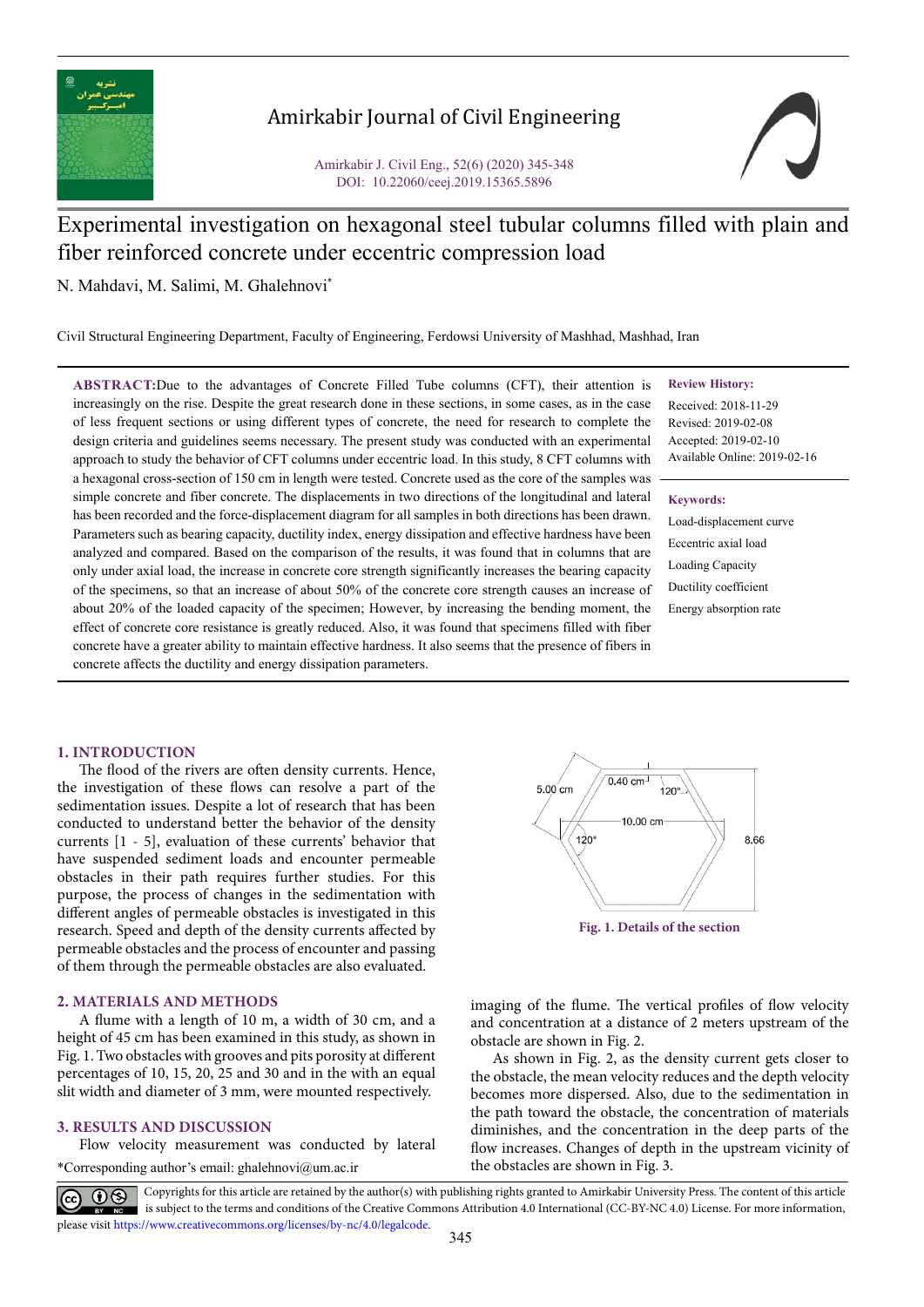| Sample        | $L \times B \times t$ (cm) | $e$ (cm) |
|---------------|----------------------------|----------|
| $PC-0$        | $150\times5\times0.4$      | O        |
| $PC-5$        | $150\times5\times0.4$      | 5        |
| $PC-10$       | $150\times5\times0.4$      | 10       |
| $PC-15$       | $150\times5\times0.4$      | 15       |
| $PSR-0$       | $150\times5\times0.4$      | 0        |
| $PSR-5$       | $150\times5\times0.4$      | 5        |
| <b>PSR-10</b> | $150\times5\times0.4$      | 10       |
| <b>PSR-15</b> | $150\times5\times0.4$      | 15       |

Table 1. Geometric Specifications of samples **Table 1. Geometric Specifications of samples**



Fig. 2. load-axial displacement diagram for samples filled with **simple concrete**



**Figure 3. load-axial displacement diagram for samples filled with fiber concrete Fig. 3. load-axial displacement diagram for samples filled with fiber concrete**



Fig. 4. load-lateral displacement diagram for samples filled with **simple concrete**



**Figure 5. load-lateral displacement diagram for samples filled with fiber concrete Fig. 5. load-lateral displacement diagram for samples filled with fiber concrete**

| Parameters | The most<br>bearable<br>force (kN) | Percentage of strength<br>reduction compared to<br>pure compressive load<br>(%) |
|------------|------------------------------------|---------------------------------------------------------------------------------|
| $PC-e0$    | 327.7                              |                                                                                 |
| $PC-e5$    | 253                                | 22.72                                                                           |
| $PC-e10$   | 191.6                              | 41.48                                                                           |
| $PC-el5$   | 105.8                              | 67.69                                                                           |
| $PSR-e0$   | 403.7                              |                                                                                 |
| PSR-e5     | 298.5                              | 33.44                                                                           |
| $PSR-e10$  | 216.5                              | 56.72                                                                           |
| PSR-e15    | 115.7                              | 74.20                                                                           |

# Table 2. Bearing capacity of samples **Table 2. Bearing capacity of samples**

As shown in Fig. 3, the more the porosity of obstacle is, the less the rate of depth reduction gets. Studies have shown that the flows containing the obstacles with pits have a less upstream depth (4.14%) and a more velocity (3.62%), due to easier passing of the flow. In addition, the mean velocity of the head and back of the current density mass was estimated to be 10.7 and 4.6 cm/s, being 37% more and 30.2% less than the mean velocity of flow, respectively. The analysis of time of the test from the beginning of the injection of density current to the base flow to the last particle of suspended load passing through the obstacle shows that the distribution and changes in the test duration are more at the concentration of 10%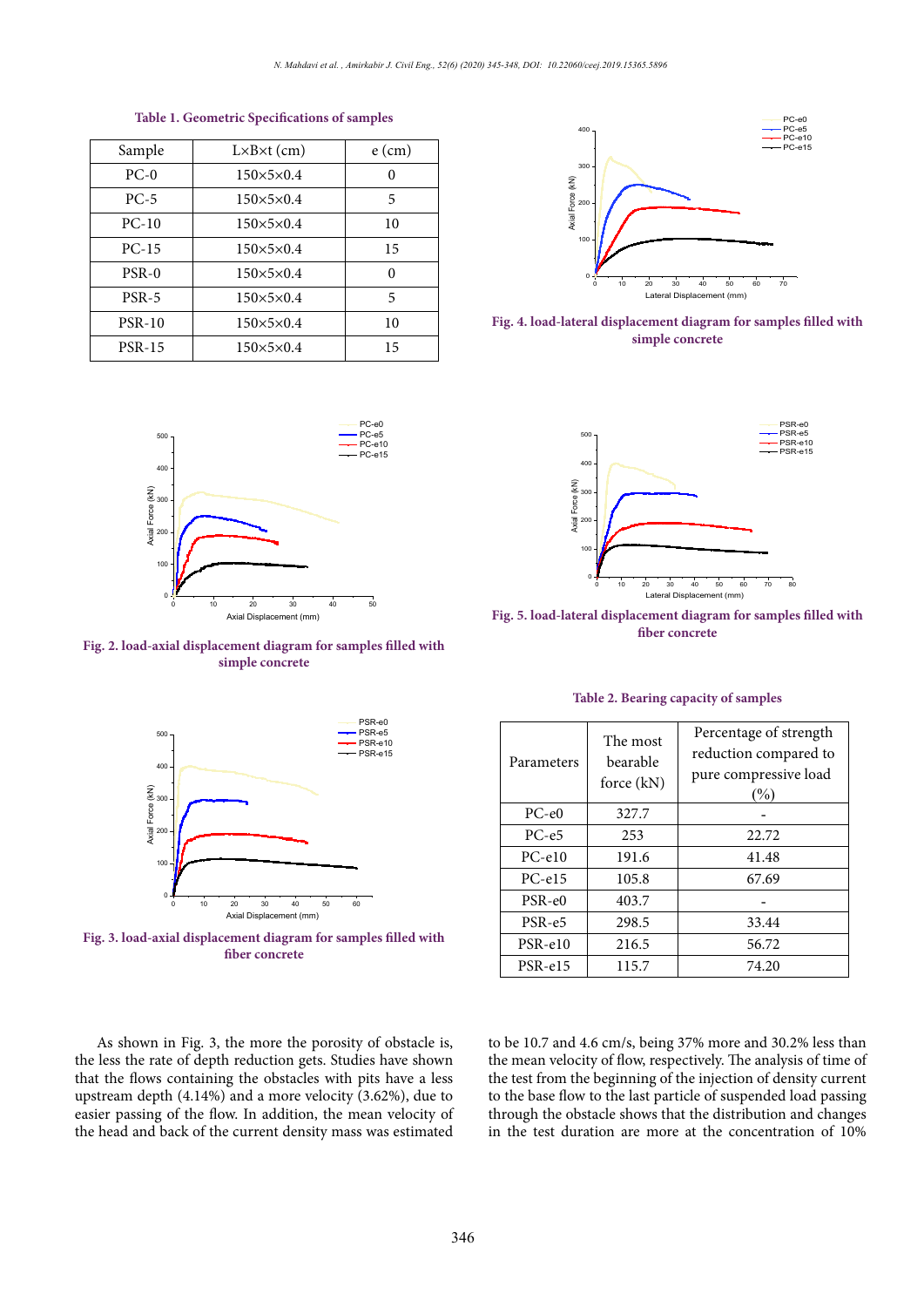Table 3. Energy absorption of the samples **Table 3. Energy absorption of the samples**

| samples  | $\mu$ | Energy<br>absorption | Percentage of    |
|----------|-------|----------------------|------------------|
|          |       |                      | energy           |
|          |       |                      | absorption       |
|          |       |                      | changes based on |
|          |       |                      | concrete type    |
|          |       |                      | compared to      |
|          |       |                      | simple concrete  |
|          |       |                      | (%)              |
| $PC-e5$  | 5.54  | 7450                 |                  |
| PSR-e5   | 5.28  | 10789                | 44.8             |
| $PC-e10$ | 4.39  | 8725                 |                  |
| PSR-     | 9.46  | 10943                | 25.4             |
| e10      |       |                      |                  |
| $PC-el5$ | 5.41  | 5520                 |                  |
| PSR-     |       | 6835                 | 23.8             |
| e15      | 18.06 |                      |                  |

Table 4. Effective hardness of the samples **Table 4. Effective hardness of the samples**

| Samples  | (N/mm) Effective hardness |
|----------|---------------------------|
| $PC-e5$  | 40100                     |
| $PSR-e5$ | 37800                     |
| $PC-e10$ | 15750                     |
| PSR-e10  | 29100                     |
| $PC-el5$ | 8687.5                    |
| PSR-e15  | 29750                     |

compared to that of 20%. Moreover, the process of changes in the test duration at the concentration of 20% is more balanced compared to that at the concentration of 10%. Fig. 4 shows how the flow passes through the obstacle and the sedimentary materials accumulate upstream it.

The amount of materials passing through the obstacles is shown in Fig. 5 for two different concentrations and five various porosities.

The results showed that in all cases, the trapping performance of the obstacles with pits is better than those with grooves. The mean trapping of the obstacles with pits was reported to be more than those with grooves by  $0.14$ and 0.13% at the concentrations of 10 and 20%, respectively. At low concentrations, the performance of the two types of obstacles is relatively similar. At high concentrations, however,

the obstacles with pits have been effective with a better rate of trapping. Accordingly, at the porosities of 20 and 25% the lowest trappings were observed for the concentrations of 10 and 20%, respectively. Optimum porosity, which has the highest amount of passing materials, was estimated at 22 and 19% for the obstacles with grooves and pits, respectively.

To examine the effect of the angle of installation, the obstacles were rotated by 90, 105, 120 and 135 degrees relative to the horizontal direction of the floor in the flow direction. The trend of changes in the passing materials through the obstacles for different angles is presented in Fig. 6.

Studies have shown that by increasing the angle of installation, the trapping by both types of obstacles decreases. The amount of trapping reduction in the obstacles with pits was observed to be more than those with grooves. The correlation coefficients in the obstacles with grooves and pits were obtained 0.961 and 0.937, respectively. This can result from easier passing of the flow and evacuation of the materials caused by the pressure on the obstacles with pits.

The results approved the obstacle's efficiency in controlling the density current. It was found that permeable obstacles, due to their capacity to transmit a part of the flow and higher pressure reduction compared to impermeable ones, require smaller dimensions and have higher stabilities.

#### **4. CONCLUSIONS**

A review of experimental results showed that the optimum porosity for obstacles with pits and grooves are 22 and 19%, respectively. By increasing the porosity, the trapping reduces up to the optimal porosity and then increases. Evaluation of various angles of the obstacles relative to the direction perpendicular to the floor of the flow showed that by increasing the angle, the amount of trapping decreases. The amount of reduction in trapping for the obstacles with grooves was more compared to those with pits. The mean velocity of flow by using the obstacles with pits was 3.62% more compared to those with grooves. Totally, at the same conditions, the obstacles with pits have always shown a better performance than those with grooves.

### **REFERENCES**

- [1]Meiburg, E., Nasr-Azadani, M.M., 2018, "Gravity and Turbidity Currents: Numerical Simulations and Theoretical Models" In: *Mixing and Dispersion in Flows Dominated by Rotation and Buoyancy*, Springer, pp. 129-180.
- [2]Chamoun, S., De Cesare, G., Schleiss, A.J., 2016, "Managing reservoir sedimentation by venting turbidity currents: A review", *International Journal of Sediment Research*, 31(3), pp. 195-204.
- [3]Asghari Pari, S.A., Kashefipour, S.M., Ghomeshi, M., 2017, "An experimental study to determine the obstacle height required for the control of subcritical and supercritical gravity currents". *European Journal of Environmental and Civil Engineering*, 21(9), pp. 1080-1092.
- [4]Yaghoubi, S., Afshin, H., Firoozabadi, B., Farizan, A., 2016, "Experimental investigation of the effect of inlet concentration on the behavior of turbidity currents in the presence of two